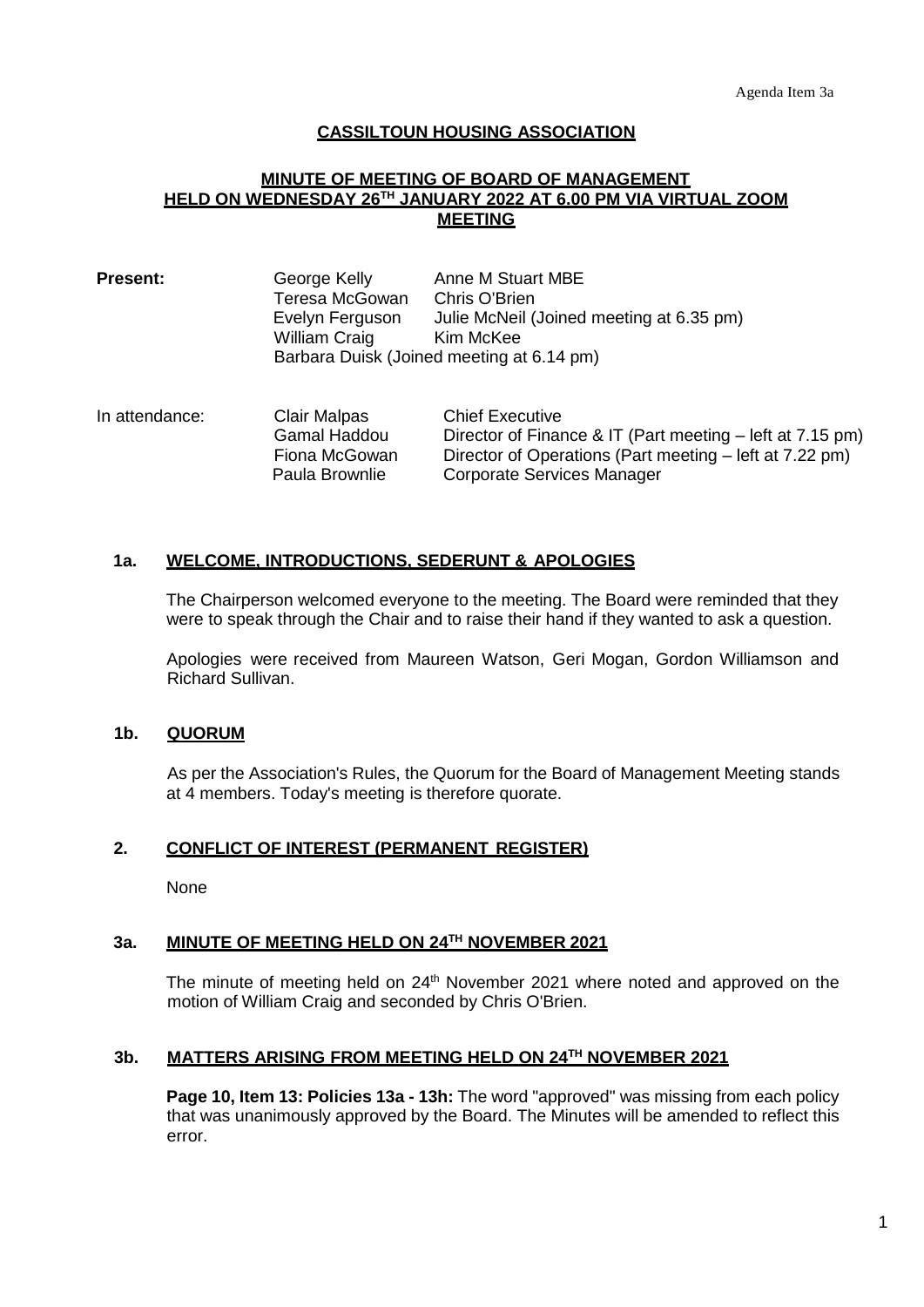# **3c. ACTION LIST FROM MEETING HELD ON 24TH NOVEMBER 2021**

|    | <b>Details</b>                                                                                                                                                                 | Person<br><b>Responsible</b> | <b>Status</b>                                                                                                                                                                                   |
|----|--------------------------------------------------------------------------------------------------------------------------------------------------------------------------------|------------------------------|-------------------------------------------------------------------------------------------------------------------------------------------------------------------------------------------------|
|    | Actions from meeting held on 23rd June 2021                                                                                                                                    |                              |                                                                                                                                                                                                 |
|    | 1. Benchmarking on reactive repair costs to be<br>carried out Qrt 3                                                                                                            | DoF/IT                       | Report to be carried out by<br><b>Quarter 3 Deferred to Quarter 4</b><br>as awaiting analvsis of costs                                                                                          |
| 2. | Update on Afghanistan Refugees to be<br>provided to Board at next meeting if decision is<br>not needed urgently. Board members will be<br>contacted                            | HM(S)                        | <b>Completed</b>                                                                                                                                                                                |
| 3. | Set up workshops for next review of<br>Regulatory Standards - dates to be sent out<br>prior to Christmas                                                                       | CEO                          | As the Board are aware, an<br><b>External Consultant will be</b><br>appointed to carry out an<br>assessment of Regulatory<br>Standards. Workshops with<br>Board will be set up in due<br>course |
|    | 4. Company Jeep - Board approved to sell.<br>Come back to Board with alternative solution<br>in New Year                                                                       | DoO                          | To be reported to Board as par<br>of the Budget process for 22/23                                                                                                                               |
|    | Actions from meeting held on 24 <sup>th</sup> November 2021                                                                                                                    |                              |                                                                                                                                                                                                 |
| 5. | Community Advisory Report - Estate<br>Management Action plan of recommendations<br>to be presented to the next Advisory Panel.<br>Updates on Action Plan to be given to Board. | CEO                          | Ongoing                                                                                                                                                                                         |
|    | 6. 2 and 3 apt rents to be discussed at future<br>Operations Sub Committee meeting                                                                                             | DoO                          | To be presented to the<br><b>Operations Sub Committee</b><br>meeting in April                                                                                                                   |
|    | 7. Strategy and Development Funding Plan -<br>approved. To be sent to Council                                                                                                  | LE                           | <b>Completed</b>                                                                                                                                                                                |
|    | 8. Public Procurement Priorities Mid Year<br>Progress - approved. To be sent to Scottish<br>Govt.                                                                              | LE                           | <b>Completed</b>                                                                                                                                                                                |
| 9. | Rent setting policy approved. Policy Register<br>to be updated                                                                                                                 | <b>CSM</b>                   | <b>Completed</b>                                                                                                                                                                                |
|    |                                                                                                                                                                                |                              |                                                                                                                                                                                                 |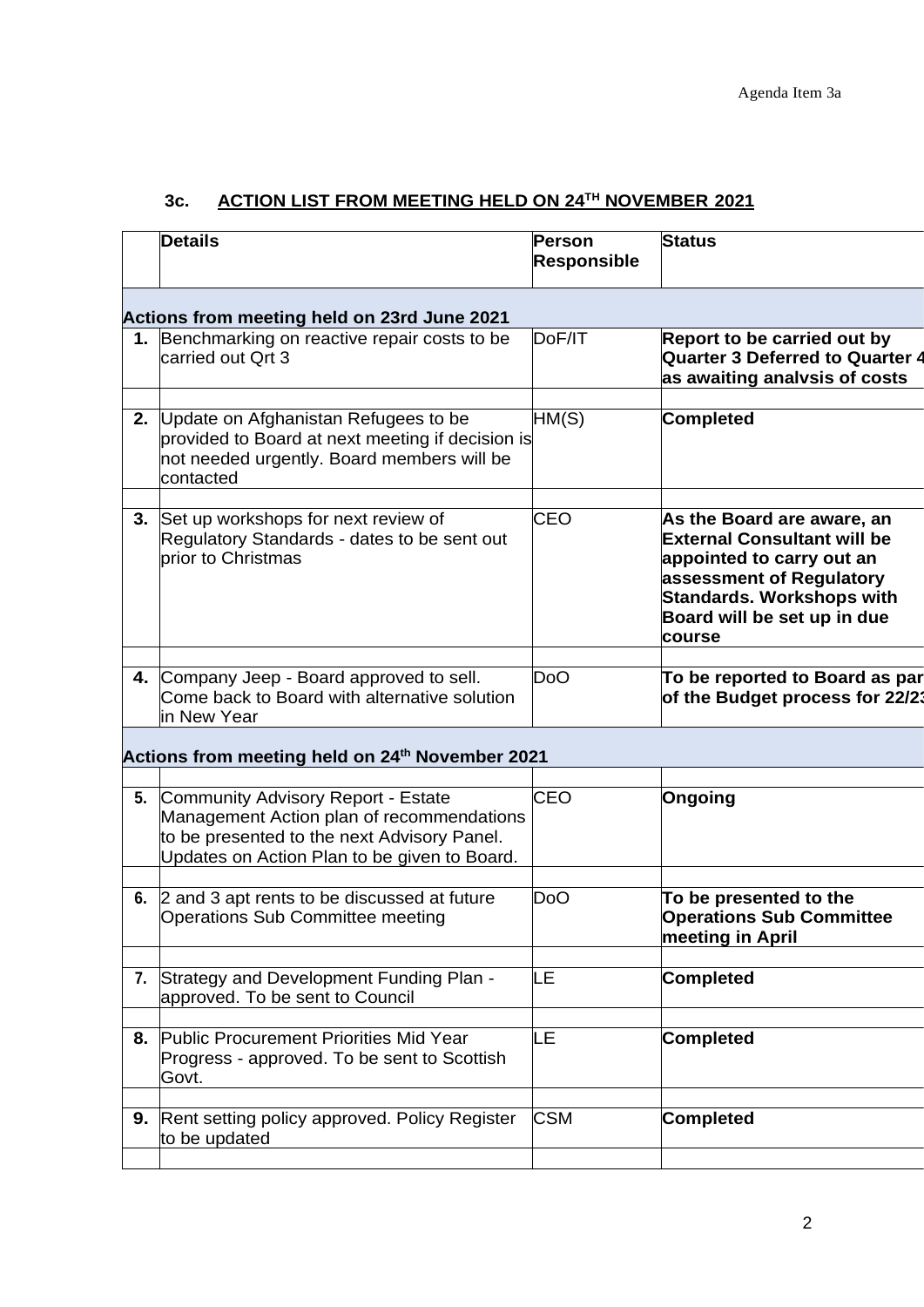| 10. Item redacted as contains commercially sensitive DoO/CEO<br>information                           |            | <b>Completed</b> |
|-------------------------------------------------------------------------------------------------------|------------|------------------|
|                                                                                                       |            |                  |
| 11. Disposal Policy - approved. Policy Register to<br>be updated                                      | <b>CSM</b> | <b>Completed</b> |
|                                                                                                       |            |                  |
| 12. GDPR policies and Board and staff expenses<br>policy - approved. Policy Register to be<br>updated | <b>CSM</b> | <b>Completed</b> |

# **3e.** *Item redacted as contains sensitive information.*

# **3f.** *Item redacted as contains sensitive information.*

# **4. CHAIR'S REPORT**

#### **Wednesday 8 th December 2021**

Attended the Audit and Risk Sub Committee again taking note of the strong assurance that we got from Wylie & Bisset

#### **Thursday 13 th January 2022**

Attended the Regeneration Sub Committee.

### **Monday 17th January 2022**

Attended Landlord H&S Committee. The Committee went through a number of H&S items.

### **Thursday 20th January 2022**

Attended Operations Sub Committee

Some of the agenda items included: Technical Services Report, Factoring Report, Operations Service plan, Policies approved were; Debt recovery of Factored Properties, Estate Management, Right to Repair and the Factoring policy.

The Chair intimated that sitting on the Sub Committees gave him a full insight into the positive work that the CEO and all the staff do to not only comply with legislation and guidance but to keep the services we provide to our tenants and residents to be the very best we can provide.

### **5a. CHIEF EXECUTIVE OFFICER'S Bl MONTHLY REPORT**

The Chief Executive Officer presented the above report previously circulated with the agenda.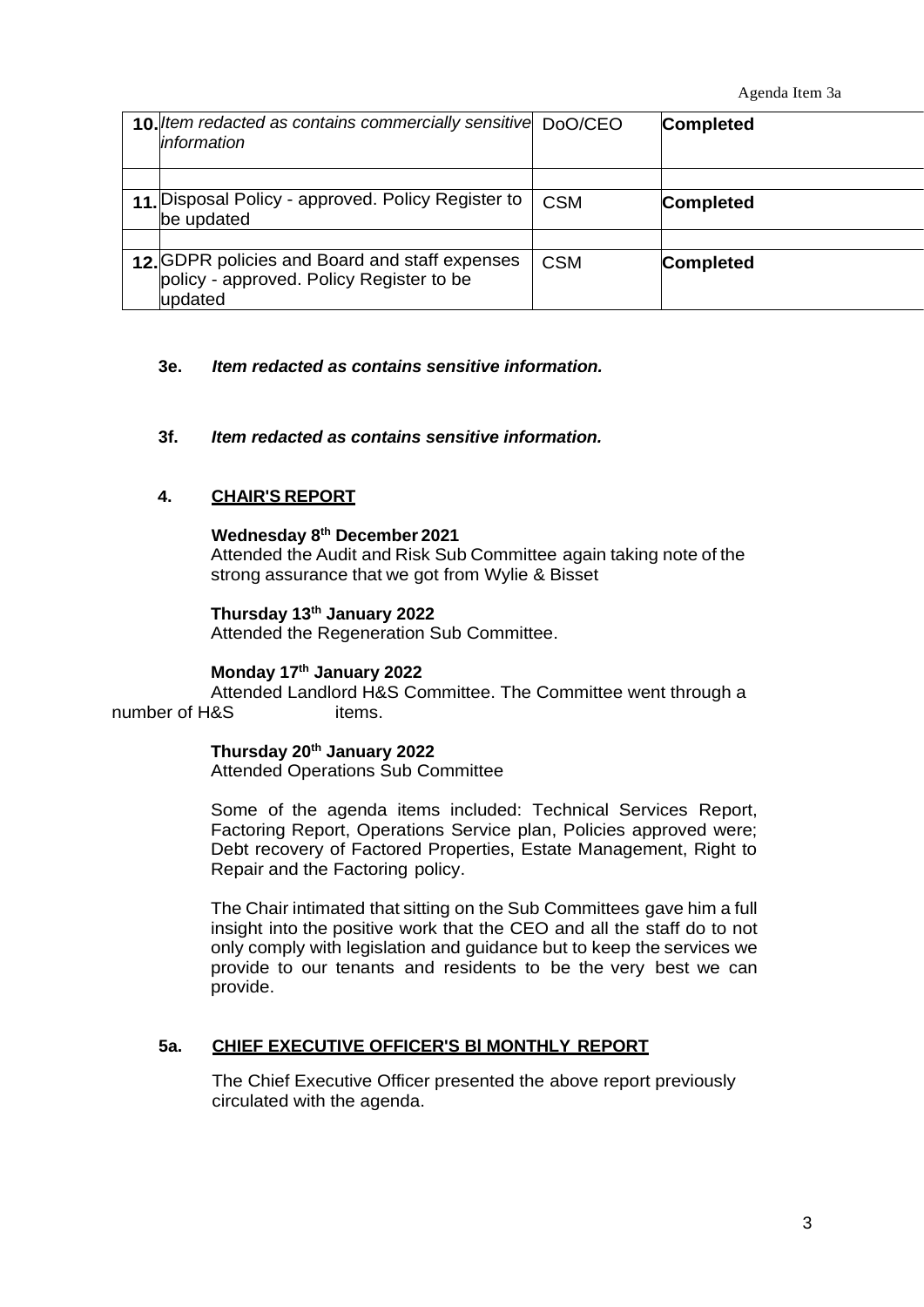### **Regulatory Framework and Assurance Improvement Plan**

The items highlighted in green are now complete ie Tenant Scrutiny Report; Charter Report Card (included comparisons with the previous year; You said, we did - article included in the newsletter". Fraud and Corruption Training with the Board.

### *The Board approved for these items to be removed.*

### **Business Continuity- COVID 19**

The Association has recently reviewed the COVID Risk Assessment. The Chief Executive Officer informed the Board that due to a number of staff being absent both with COVID (not internal transmission) and other illnesses, we had to close the office for one week. We had reduced staff in the office but fortunately some staff who were ill were able to continue to work from home. The office is now open again with staff returning to the office.

Staff shortages are impacting our suppliers and partners. We will monitor this closely.

Scottish Government are now indicating that staff can now return to the office. In line with recent events re COVID, we will leave office opening hours as is to ensure that all staff return to work. The Chief Executive Officer intimated that she will come back to the Board at their meeting in February re our approach for the way forward. Castlemilk Drive

The programme continues to make excellent progress and is on track to be off site within the agreed timescales. However, it is anticipated that it will be off site by March 2022. It is slightly under budget and in terms of snagging we have a new Clerk of Works in place.

Anna Stuart and Evelyn Ferguson attended a site visit today and were impressed with the quality of the work.

### **Business Planning Day for Board and Staff**

The date planned for January was postponed due to Scottish Government guidance. A new date has been set for 9<sup>th</sup> March 2022. Details will be forwarded in due course. Modern Apprenticeships

As the Board are aware, we often offer job opportunities, ie Community Job Fund placements etc. We have successfully obtained funding for 2 x Modern Apprentices, Housing Services and Technical Services. *Item redacted as contains sensitive information.*

Anna Stuart MBE intimated that we need the extra staff to assist the teams. Kim McKee confirmed that it would be good, if we can afford it financially, to give people the opportunity. 6.14 pm - Barbara Dusik joined the meeting.

**The Board unanimously approved to recruit two Modern Apprentices.** *Item redacted as contains sensitive information***.**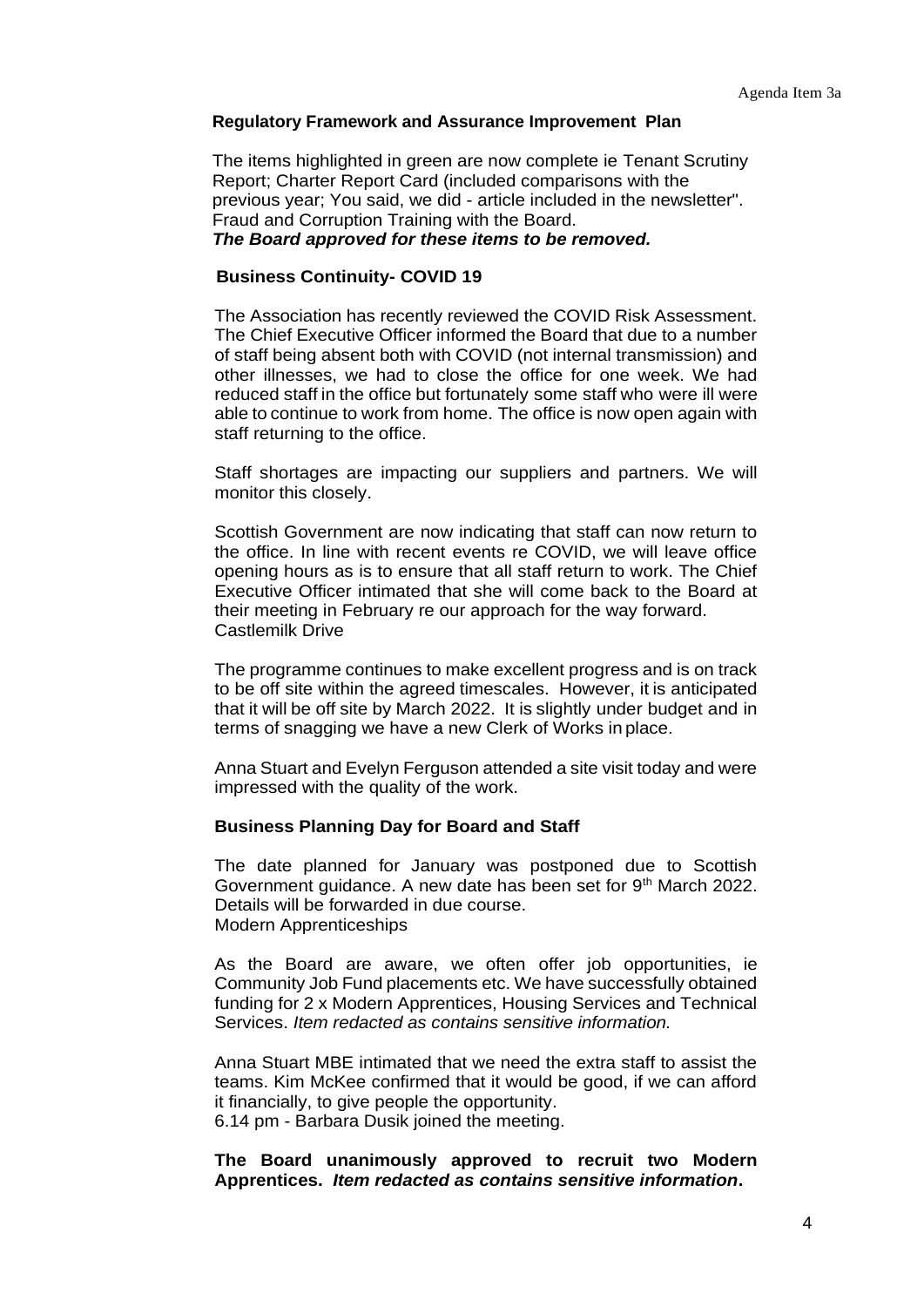# **Industry Updates**

Housing Regulator published their annual report and accounts for 2020/21

Scottish Housing Regulator sets out the risks it will focus on in its next annual risk assessment

SHR asks social landlords to complete tenant health and safety survey - to provide assurance against these areas.

The Chair indicated that the H&S Landlord Committee along with the Housing Manager (Property) has been working on the H&S Manual and our compliance against the areas.

# **CEO Training/networking**

Since the October Board meeting the CEO has attended: Meeting with ACOSVO CEO mentor Sector Resilience meeting (SFHA and others) Virtual and in person meetings with sector CEO's (variety of topics)

# **Christmas Cheer campaign**

The Association were grateful to their contractors and suppliers for contributing to our Christmas cheer campaign. This allowed the Association to distribute hampers and ASDA vouchers to families and individuals. One donation was from Sidey, our window contractor, for – *redacted as contains sensitive information*. Some Cassiltoun tenants were also recipients of hampers/additional resources from community organisations across Castlemilk. The staff involved in the organisation and delivery of these parcels demonstrated the Association's values as they worked hard to ensure that tenants received their parcels in time for Christmas. The Chief Executive Officer thanked the Director of Operations for co-ordinating all of the work to allow for this campaign to go smoothly.

*The Board unanimously approved and noted the contents of the Chief Executive Officer's Bi Monthly report.*

# **5b. BUSINESS CONTINUITY UPDATE**

The Chief Executive Officer presented the above report previously circulated with the agenda.

*Item redacted as contains sensitive information.*

# **5c. SAFEGUARDING ADULTS AND CHILDREN POLICY**

The Chief Executive Officer presented the above policy previously circulated with the agenda. The policy should also be updated to include the Director of Operations on page 7.

*After discussion, the Board unanimously approved the policy.*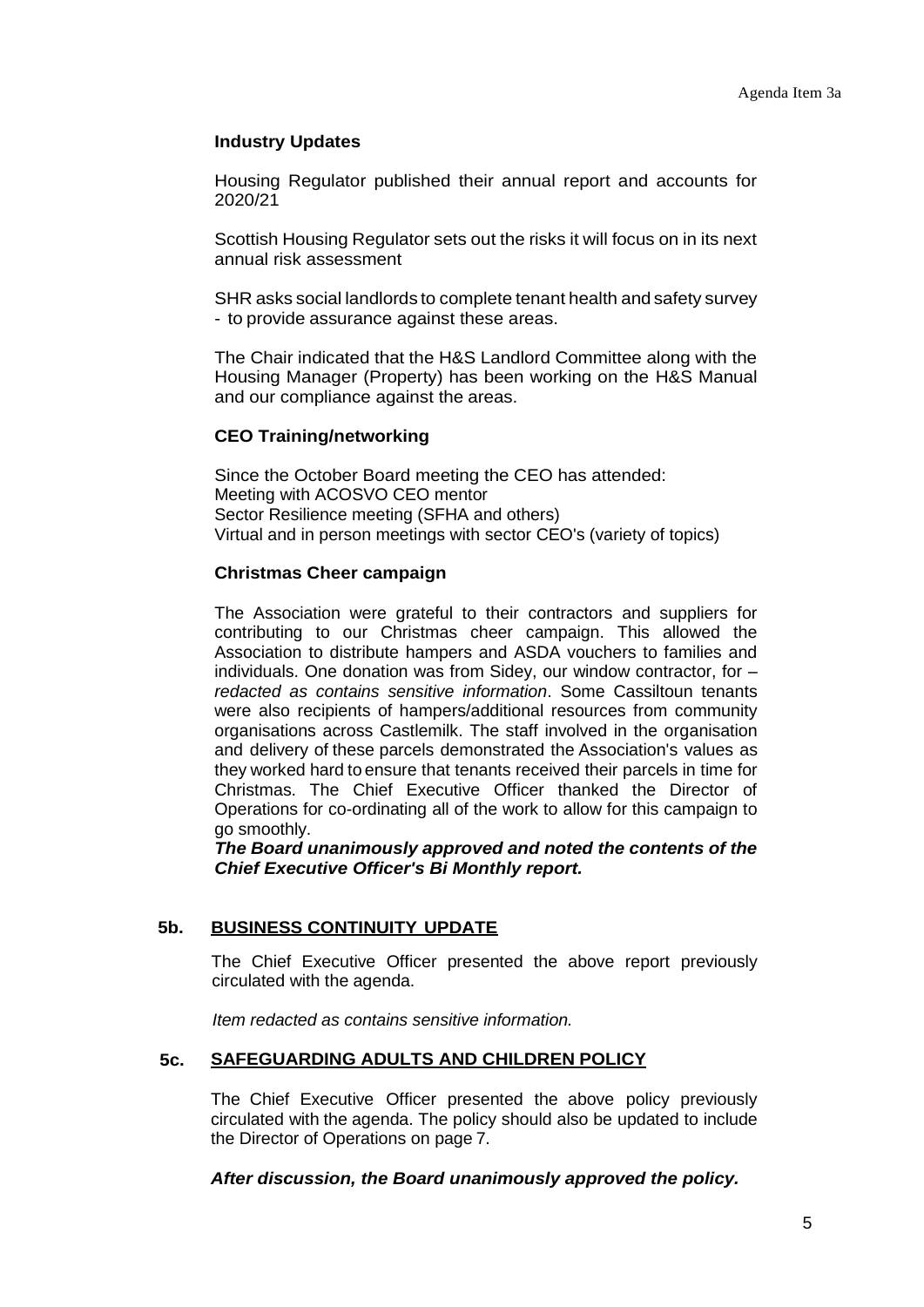# **6. MANAGEMENT ACCOUNTS - DECEMBER 2021**

The Director of Finance & IT presented the December 2021 Management Accounts previously circulated with the agenda.

The accounts were completed one day beyond the KPI.

Once the accounts are approved they will be submitted *to* CAF and Barclays Bank.

£4.5m of valuation moved from under construction (Castlemilk Drive) to completion. As at the end of March we need to classify if any properties will not be completed. If not, they will be classified as under construction.

Grant income is expected to a bit lower. Major repairs forecast was changed following a SMT meeting. Wearenow anticipating £3/4m and not the full £1m that we budgeted for. Capitalised major repairs should be in the region of £180k higher, this means the surplus increases by exactly the same amount. In December we received a certificate of £391,000 which has been capitalised.

Owner occupiers - factoring we are making a surplus £12600 (which may be too high as never been that level before). We will be looking at this over the next few months.

KPls - Suppliers to be paid in 22 days Avg is 23.7 days, on 931 invoices - red

Accuracy of Maintenance Forecasts expenditure - Within £71k (or 3%) Forecast in June was £2,379k. Forecast today is £2,129k. – red

Timely Production of Accounts - 20 days Dec accounts prepared in 21 days -Amber Arrears - we are still pretty flat. Operations Sub Committee approved to write off just under £17,000.

Cashflow report needs to have a small update from Laura Edwards, Development Consultant. This is unlikely *to* be anything significant.

Vice Chairperson, enquired if the company vehicle was sold. The Director of Finance & IT confirmed that it had been sold.

Chris O'Brien enquired if the Association had applied to the Scottish Government COVID Fund to assist with arrears cases. The Director of Operations confirmed that the allocation of the grant would be in the region of over £10,000. The Senior Housing Officer was currently working on our submission. We are confident with the cases that we have we will claim our allocation of £10,000+. We are also hoping to go back to the Council for more as some organisations may not use their allocation.

*After discussion, the Board unanimously approved the December Management Accounts.*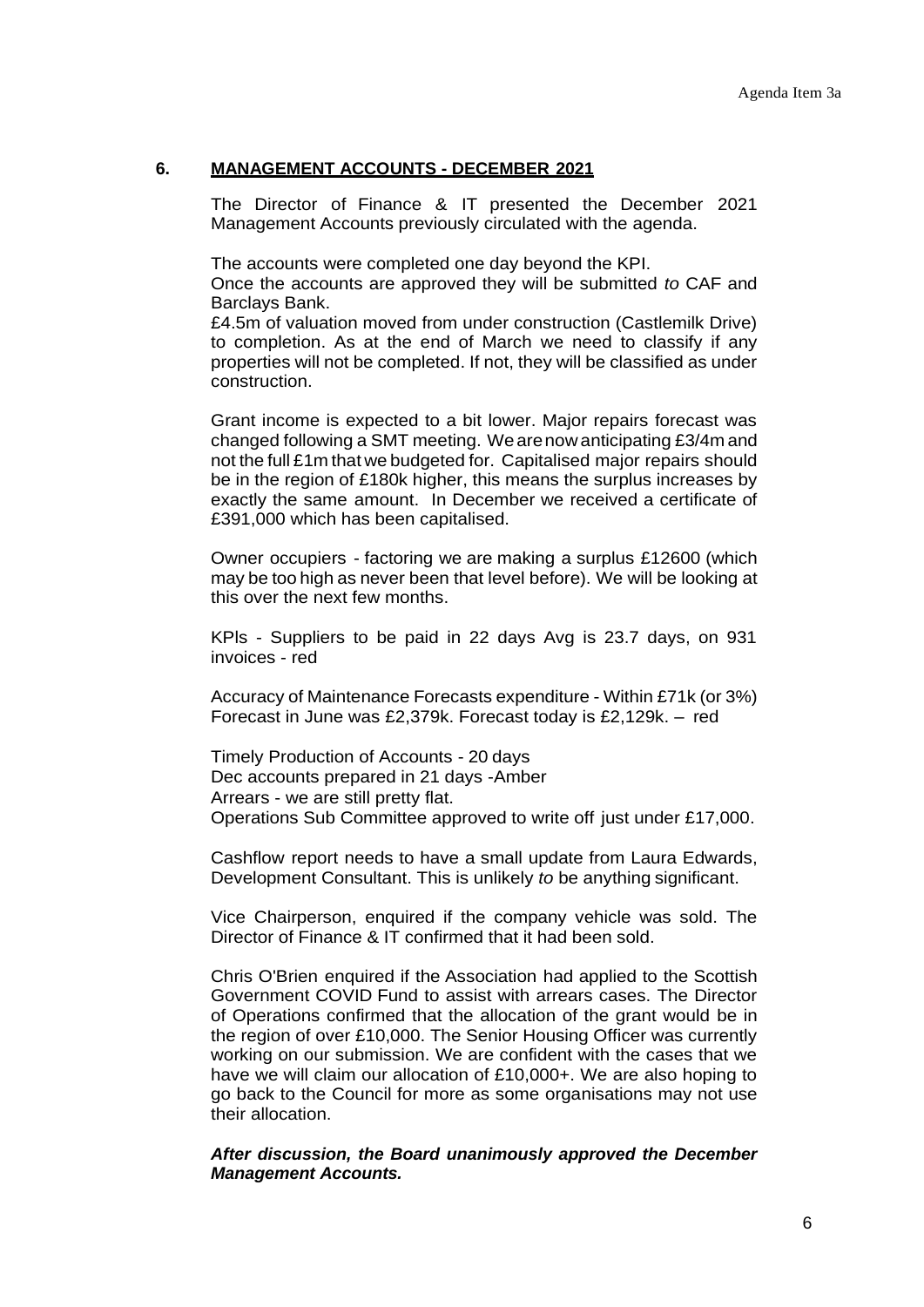6.35 pm Julie McNeil joined the meeting.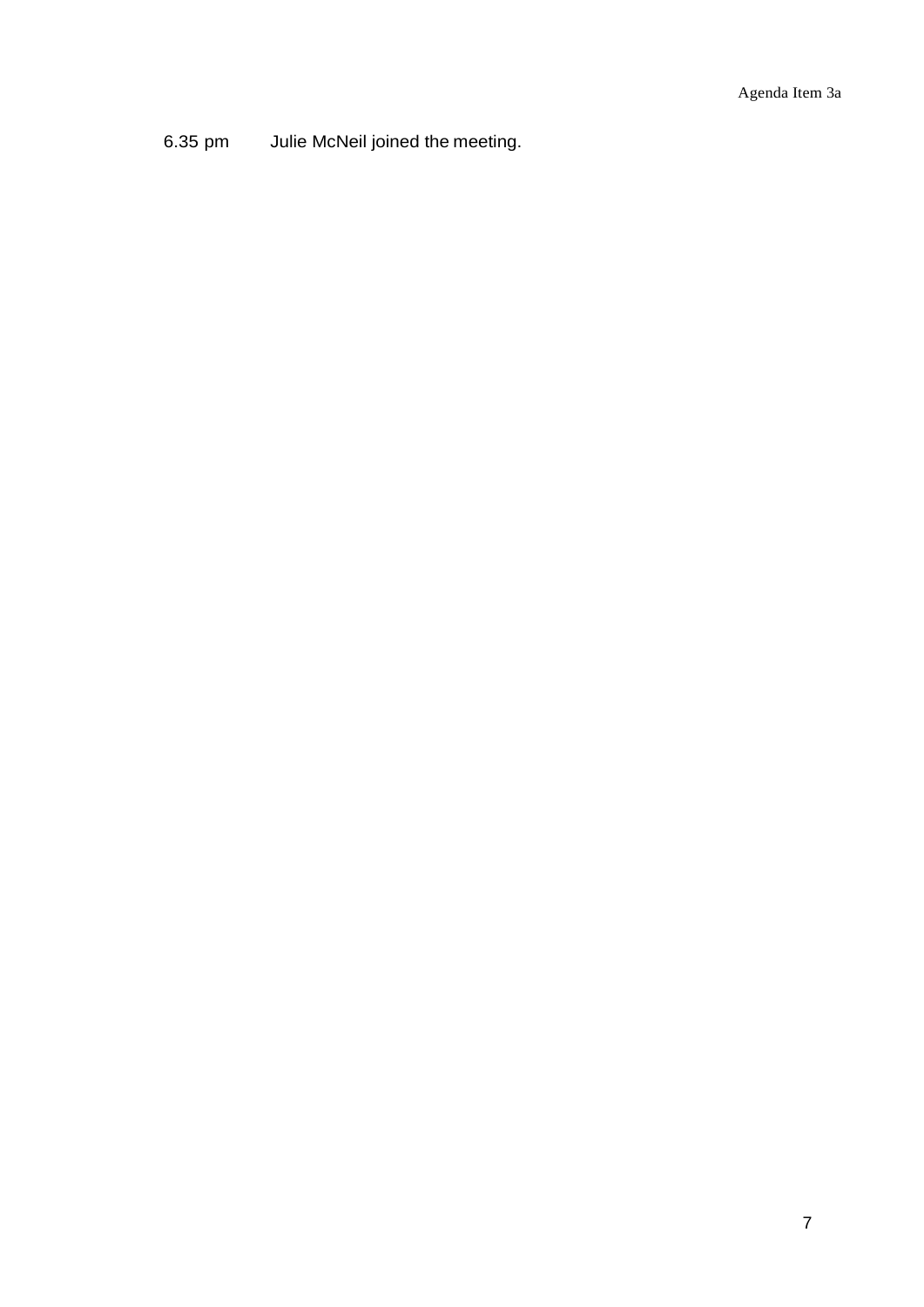# **7. PROPOSED RENT INCREASE 2022-23**

The Director of Finance & IT presented the above report previously circulated with the agenda.

The CEO and the Director of Finance & IT had a meeting with representatives from CAF Bank last week. One of the representatives is also on a board of another HA. He commented that RSLs are facing a "perfect storm". As businesses we are seeing quite significant cost rises and at the moment we don't know the salary increase as we are waiting to see what EVH proposes. The other hit we face is lower income. We cannot put our rents up by the same level as inflation. As the Board are aware, we consulted with our tenants on the percentages of 2, 3 and 4. Appendix 1 outlined what percentages other RSLs consulted on. We need to look at the wider picture which takes into account that inflation is running between 4-8%. The Treasury Report outlines that energy prices will rise by 40-60% and this will be effective from 1 April 2022.

The report outlines the full details of Research Resource and the outcomes from their consultation with our tenants.

*Redacted as contains sensitive information.*

After discussion, the Board voted on the rent increase for

2022/23

2% -1

2.8% - **1**

3%-7

The majority of the Board approved a rent increase of 3%.

**Buchanan Lodge rent increase:** *The Board unanimously approved a rent increase of 4%.*

# **8. ANNUAL TREASURY REVIEW**

The Director of Finance & IT presented the above report previously circulated with the agenda.

The Board are aware, the Treasury Review is presented annually as we don't have a constant change in our treasury situation. However, in the last year we have seen some large changes ie in the last 12 months we borrowed £4m, in the last 6 months we borrowed £3m which completed the CAF loan. There have been changes to the base rate and LIBROR (which has changed to SONIA) and the Bank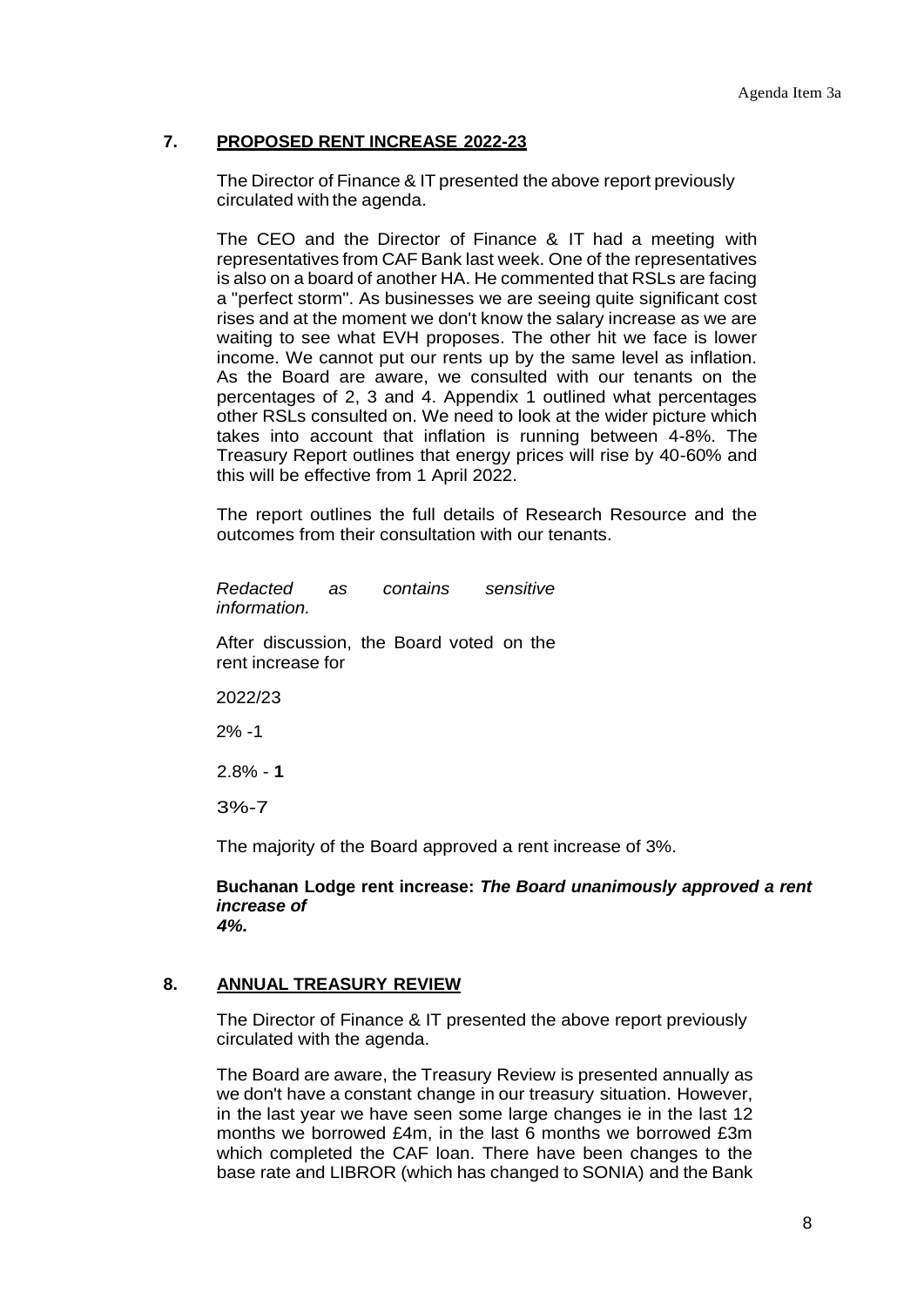of England have raised the base rate from 0.1% to 0.125%. The Bank of England are likely to increase the base rate again in the next few months by half a percent.

Variable rates remain exceptionally low, which means that the cost of having fixed rate loans is £151,000 of interest payments. This has a negative impact on one of our covenants which is interest cover, this means our major repairs programme cannot be above £1.4m per annum. Therefore, if we underspend on major repairs in any one year, we cannot roll it over to the next year.

The report details our loan balances.

*After discussion, the Board noted the Annual Treasury Review.*

# **9. FINANCIAL REGULATIONS POLICY**

The Director of Finance & IT presented the above Policy previously circulated with the agenda.

# *After discussion, the Board approved the revised Financial Regulations Policy.*

# *7.15pm Director of Finance* & *IT left the meeting.*

# **10. INTERNAL AUDIT OF ARC RETURN - CHRISTINE DUGAN**

Director of Operations presented the above report previously circulated with the agenda.

This is a 6 month review of the ARC rather than an audit of the end of year return.

The review has been quite useful but we have agreed Christine will carry out the audit in February 2023.

The report is not the standard that we would normally present to the Board before submitting our ARC Return. This is because a lot of our systems due to staff shortages have not been updated as yet.

The majority of the recommendations in the report highlights accuracy of recording, ensuring things are adjusted; ensuring correct formulas are adopted. This outlines that we shouldn't be waiting to the end of the year to make adjustments.

The Board will note that nothing has been validated as it has not been completed. Most of the outcomes are in line to be validated.

The Chairperson intimated that the recommendations are highlighted due to the audit being carried out too early. The Director of Operations confirmed that this is the case but it did highlight the amount of work that is carried out between January - March. We should be ensuring this work is carried out over the year.

# *After discussion, the Board noted the contents* **of** *the Internal*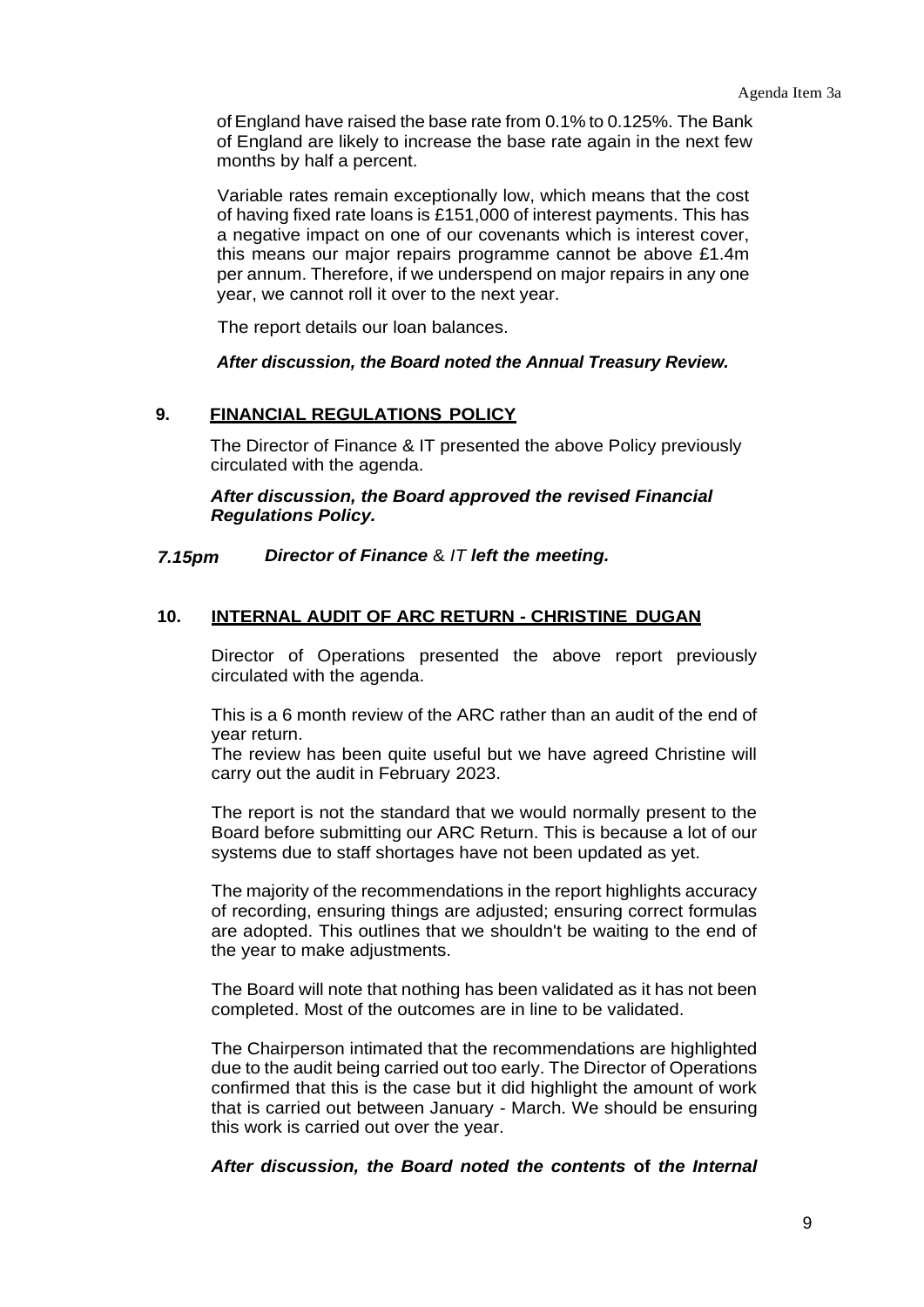# *Audit* **of** *ARC Return.*

### **11. PROCUREMENT OF CONTRACTOR FOR GAS INSPECTION, SERVICING AND MAINTENANCE (2022- 20251**

Director of Operations presented the above report previously circulated with the agenda. The Association went out to tender for our gas servicing contract.

*Item redacted as contains commercially sensitive information.*

*After discussion, the Board approved the appointment of City Technical Services Ltd for the provision of gas maintenance services for the period 01/04/2022 to 31/03/2025. Item redacted as contains commercially sensitive information.*

# *7.22pm Director of Operations left the meeting*

# **12. EXTERNAL AUDIT- GOVERNANCE REVIEW ACTION PLAN**

Chief Executive Officer presented the above Action Plan previously circulated with the agenda. The Action Plan was drawn up after the Governance Review had been completed.

**Self-Assessment:** We should complete a full self assessment of the Standards. The Consultant was of the view that we had not been carrying out self assessments of the Standards. After a discussion with the Chief Executive Officer, the Consultant was made aware that we had carried out a review annually of the Standards. TheChief Executive Officer confirmed that she had spoken to our Regulation Manager to also confirm this has been done.

**Standards 1.5 and 5.5:** One of these standards relates to the Board receiving advice from the Chief Executive Officer ie Pensions. The Chief Executive Officer confirmed that she had spoken to the SHR on this area and sought their advice on the information that she had given to the Board a few years ago regarding the change to the final salary pension contributions for both employees and employers. The SHR confirmed that this is not material and non compliant.

*Item redacted as contains sensitive information.*

**External Review of Regulatory Standards:** We will go out to tender for this work to be carried out 2022/23.

**Website updates:** The website is out of date in some areas. The Chief Executive Officer will pick up this piece of work and will ensure that all areas are kept up todate.

**Policy Review Timetable:** The Board are aware that some policies are outwith their due date for renewal and the Board have given an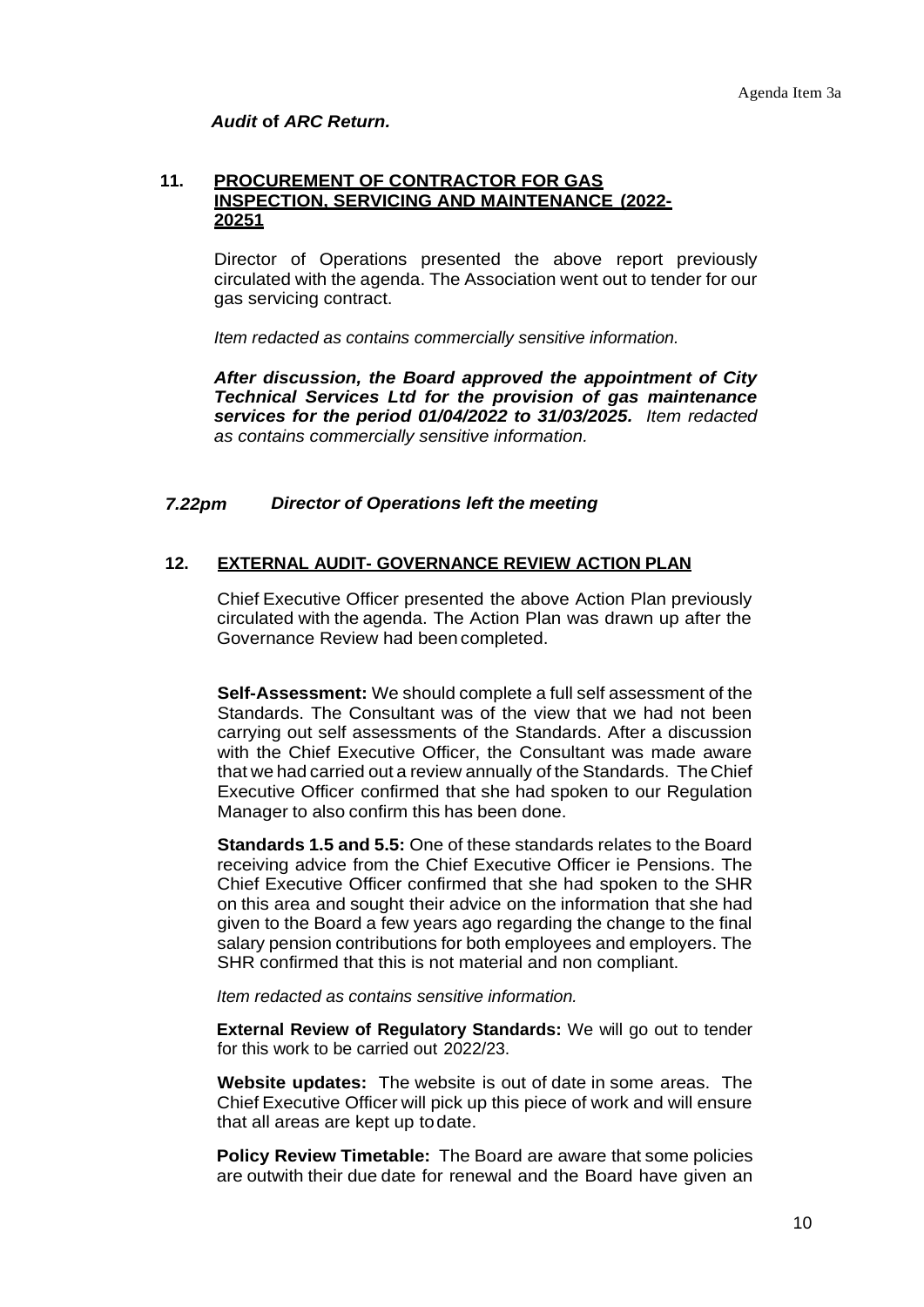extension to the timescales. In the Governance Report, it indicated that the Whistleblowing policy was out of date. This was not the case. This policy had been reviewed and approved by the Board. The policy that the consultant had obtained was the policy that was on the website and due to other work priorities, the website had not been updated with the new version.

**Governing Body and Senior Staff:** To have refresher training on Conflicts of Interest. The Board received training in June 2021 and our staff team are attending training in February 2022. However, we will continue to do refresher training for both staff and board.

**Repairs Performance and Future Investment:** We will ensure that more information will come to the Operations Sub Committee. With the absence of the Finance Officer who carries out this analysis this will be presented to the Operations Sub Committee in April2022.

**Asset Management Plan:** Needs to be reviewed after the Stock Condition Survey has been completed.

**Update long term financial plan:** We are aware that the 30 year financial plan needs to be updated and we will arrange for this to be completed.

**Holding the CEO to account:** The Chair and Vice Chairperson received training on appraising the Chief Executive Officer and a 360 degree appraisal process will be put in place. We have contacted a few consultants to carry out an external appraisal of the Chief Executive Officer and are awaiting information being returned.

*Item redacted as contains sensitive information.*

**Staffing Sub Committee to review SMT Remit and SMT Minutes**  - we will take these areas to the next Staffing Sub Committee

**Business Planning Cycle** - look at these areas at our Business Planning Away Day

**Pensions** - Independent Review being carried out

**Review the Remit and meeting cycle of Operations Sub Committee** - to be carried out in Quarter 1 - April 22

**Board Agenda Items** - provide more time on agenda for Board to discuss items for approval. The Chief Executive Officer confirmed to the Consultant that we very rarely go over 2 hours

**The Board noted and approved the Governance Action Plan.**

# **13. CORPORATE/HR REPORT**

The Corporate Services Manager presented the above report previously circulated with the agenda.

**Staff**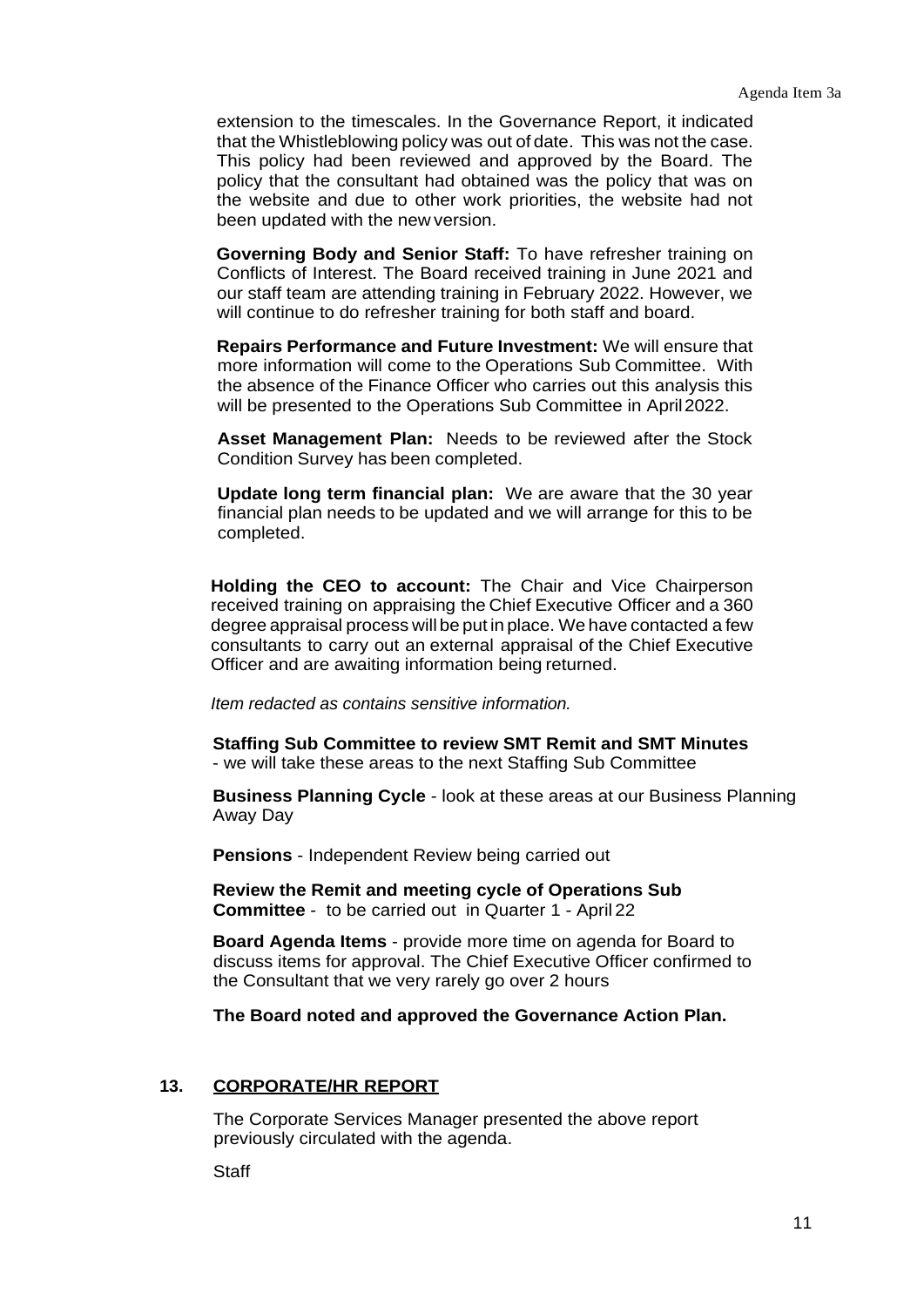**Attendance** for Quarter 3 2020 Ort 3 - 0.18% 2021 Ort 3 - 2.17%

*The Board noted and approved the contents* **of** *the Corporate/HR Report.*

# **14. COMPLAINTS REGISTER**

The Corporate Services Manager presented the above report previously circulated with the agenda.

For the period  $1<sup>st</sup>$  October –  $31<sup>st</sup>$  December 2021 we received 10 Stage 1 complaints and 3 stage 2 complaints. 9 stage 1 complaints were handled within the timescales. However one stage **1** complaint was handled outwith the timescale. This was due to awaiting information from the contractor and staff absence.

There were 2 stage 2 complaints that were responded within the timescales. However, the remaining 1 complaint has not been responded to at the time of writing the report as the deadline for the complaint was 26<sup>th</sup> January 2022.

*The Board noted and approved the Complaints Register for Quarter 3.*

# **15. GDPR/FOI**

# **15a. QUARTERLY RETURN TO SCOTTISH INFORMATION COMMISSIONER**

Corporate Services Manager presented the Quarterly Return to Information Commissioner. For Quarter 3, we have received 1 SAR request. This was achieved within the timeframe.

*The Board unanimously approved the quarterly return to the Information Commissioner.*

# **15b. DATA RETENTION POLICY & SCHEDULE**

Corporate Services Manager presented the above document which had been reviewed by the Association's Data Protection Officer.

# *The Board unanimously approved the above policy and schedule.*

# **15c. INFORMATION SECURITY AND PERSONAL DATA BREACH MANAGEMENT PROCEDURE**

Corporate Services Manager presented the above procedure which had been reviewed by the Association's Data Protection Officer.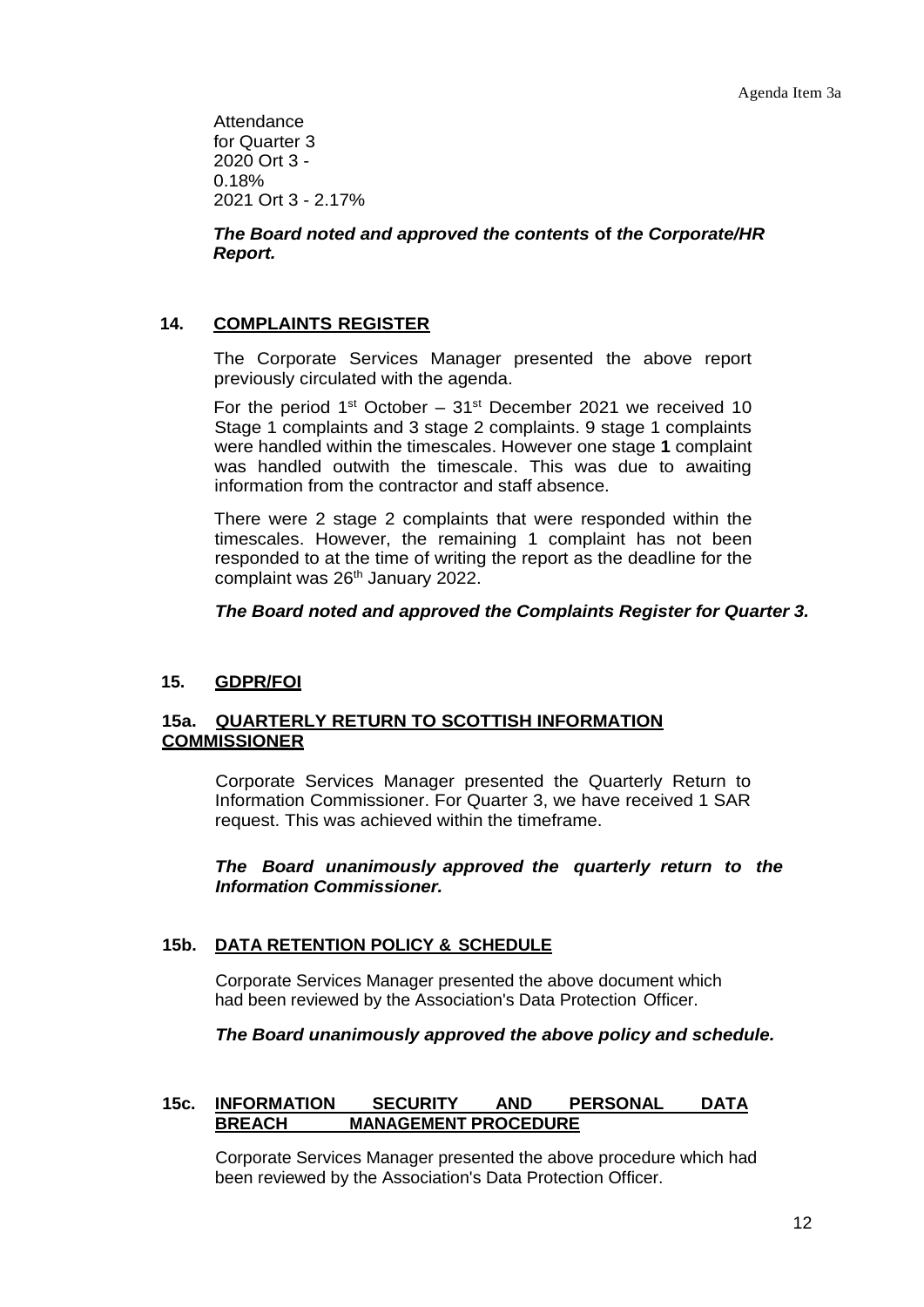*The Board unanimously approved the above procedure.*

### **16. CORRESPONDENCE**

None

# **17. APPLICATIONS FORMEMBERSHIP**

None

### **18. USE OF SEAL**

Used on one occasion.

### **19. ENTITLEMENT, BENEFIT AND PAYMENTS**

None

### **20. NOTIFIABLE EVENTS**

*Redacted as contains sensitive information.*

### **21. SUBSIDIARY AND SUB COMMITTEE DECISIONS MADE BETWEEN 25TH NOVEMBER 26TH JANUARY 2022**

### **Cassiltoun Trust Board Meeting – 1 st December 2021**

Business Planning session - approved to have this before the next meeting on 2<sup>nd</sup> March 2022.

Management Accounts - October 2021 - approved

Donations Policy - approved

Risk Register - approved

### **Audit and Risk Sub Committee – 8 th December 2021**

Internal Audit Plan - Cassiltoun Trust - Deferred to next meeting.

Internal Audit Plan - Corporate Governance November 2021 - Deferred to next meeting. Internal Audit Follow Up Report-Deferred to next meeting.

Group Risk Register - amendments made to Cassiltoun Trust Risk Register as per their meeting of 1 December 2021

The Audit & Risk Sub Committee noted the actions against the Internal Audit Action Plans.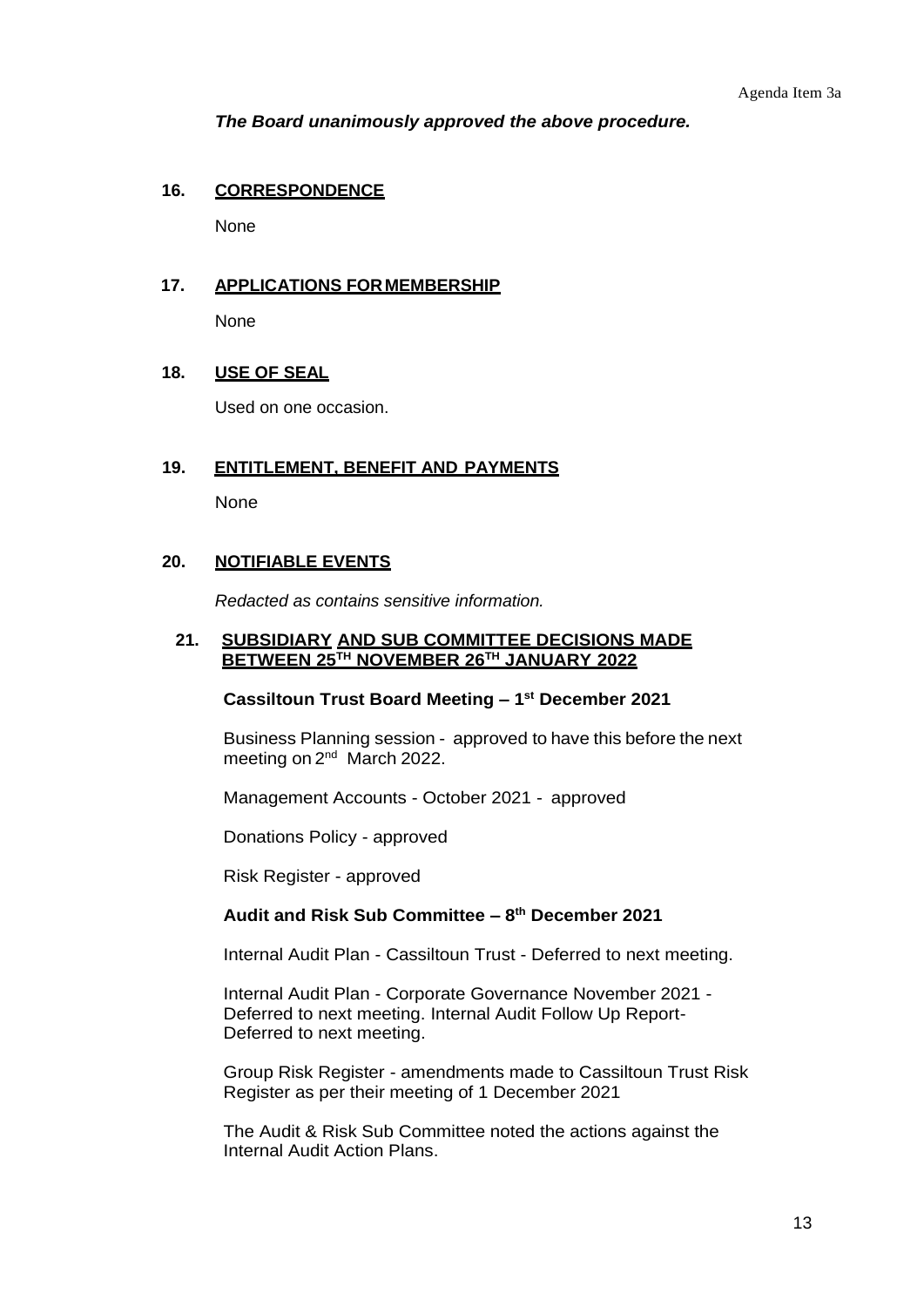# **Cassiltoun Stables Nursery Board Meeting – 8 th December 2021**

Management Accounts - October 2021 - approved

Business Planning Day January 2022 between 4pm and 6pm - approved

2 x seniors to be released one day per month (on different days) to attend Glasgow University for their BA.

Donation to Asda Foodbank of £100 - Approved

Approval to employ a sessional nursery assistant who is not a qualified COO however has 2 years experience working with children and is working towards primary teaching.

Risk Register - approval to leave until Business Away Day.

Terms and Conditions - minor legislative changes

6 Month Traffic Light Report - Approved

Policies approved: Child Protection Policy -approved Donations Policy - approved

# **Regeneration Sub Committee – 13th January 2022**

Homes by the Park update

Committee gave approval for the Development Consultant to investigate Shared Equity as a tenure option for the Homes by the Park site.

# **22. HEALTH & SAFETY/HWL**

**HWL:** Working through Action Plan. Currently looking at Health Checks for staff. However, this has been put on whole due to COVID.

# **23. AOCB**

**Affiliation Fees:** EVH Core Subscription will be £4343 (increase of £135 or approx. 3%)

SFHA 2022/23 will be £10,679 (increase of £307 or approx. 3%)

# *The Board unanimously approved the affiliation fees for both EVH and SFHA.*

**Equality and Diversity:** As the Board are aware, the SHR are requesting that RSLs are collating data with regards to Equality and Diversity. The Association continues to develop its Equalities Action Plan